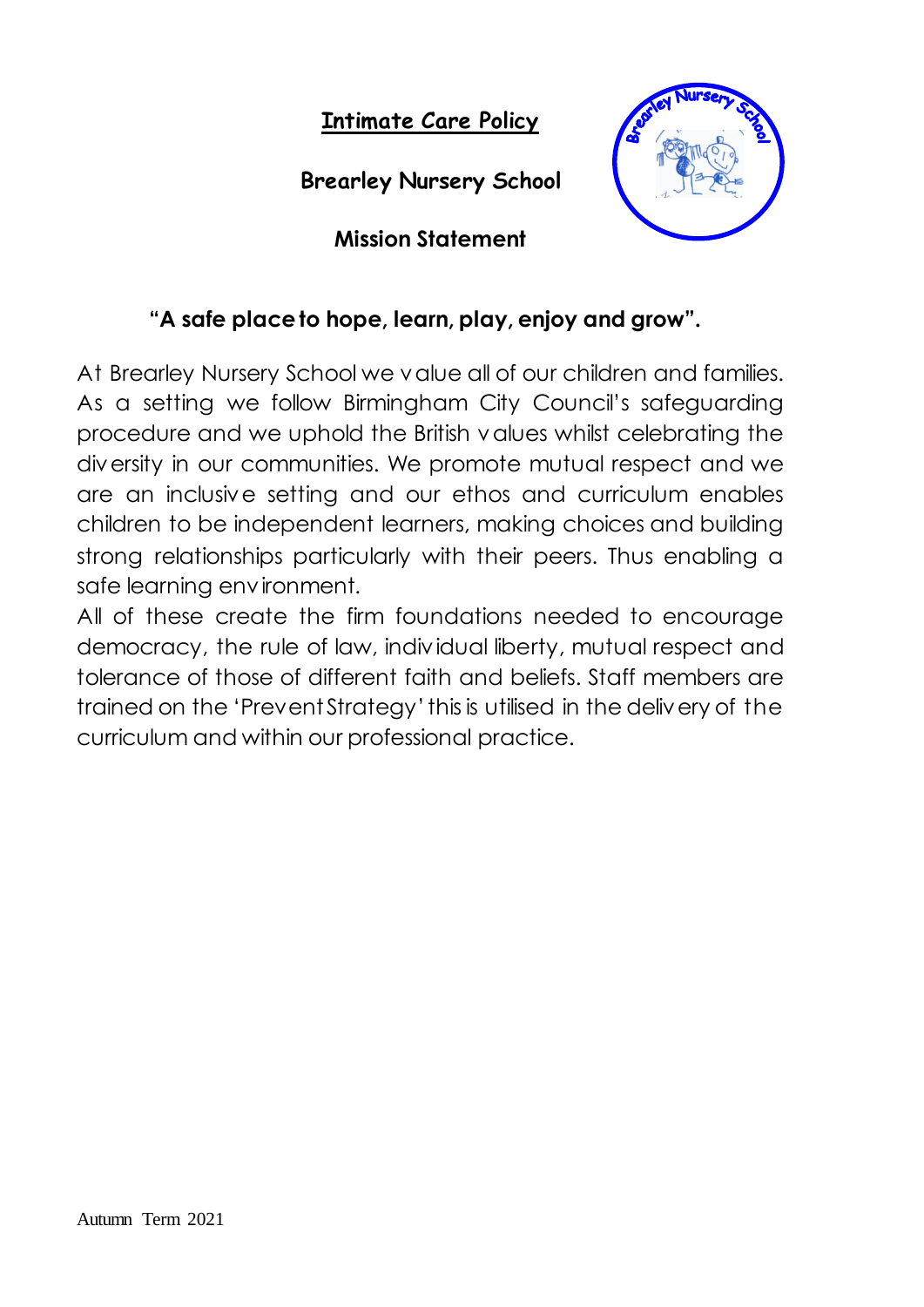## **Intimate Care**

Intimate care can be defined as care tasks of an intimate nature, associated with bodily functions, body products and personal hygiene which demand direct or indirect contact with or exposure of the genitals. Brearley Nursery is committed to ensuring that all staff responsible for the intimate care of children will undertake their duties in a professional manner at all times.

All staff are CRB checked and have received Child Safeguarding training and heath and safety guidance.

Children who receive intimate care are treated respectfully at all times. Each child's right of privacy will be respected.

Parents/Carers will be asked on admission to sign to consent to their child being changed/showered if the need arises. (Appendix 1)

Children will be supported to be as independent as possible given their age and abilities. Staff will encourage each child to do as much for them selves as they can, being sensitive to each child's individual needs and ability.

Careful consideration will be given to each child's situation to determine how many carers might need to be present when the child is toileted. Where possible, one child will be catered for by one adult unless there is a sound reason for having more adults present. If this is the case the reasons should be clearly documented.

Where possible the same child will not be cared for by the same adult on a regular basis: ideally room staff will take it in turns in providing care. This will ensure, as far as possible, that over-familiar relationships are discouraged from developing, whilst at the same time guarding against the care being carried out by too many different adults.

Children in the Nursery School will be changed in the bathroom area, the individual toilet cubicles are usually used for children to be changed in. The member of staff will inform other members of the team if a child needs to be changed and a drop down blind at the door entrance of each room to indicate to parents and visitors that a child's being changed. Parents are responsible for providing spare clothes for their child, a small supply of clothing is kept in each room for emergency use.

There is a drop down changing mat in the Purple room bathroom for use of smaller children/babies.

Autumn Term 2021 Children who may have a development delay and who will achieve independence in toileting later than their peer group. Also, children who have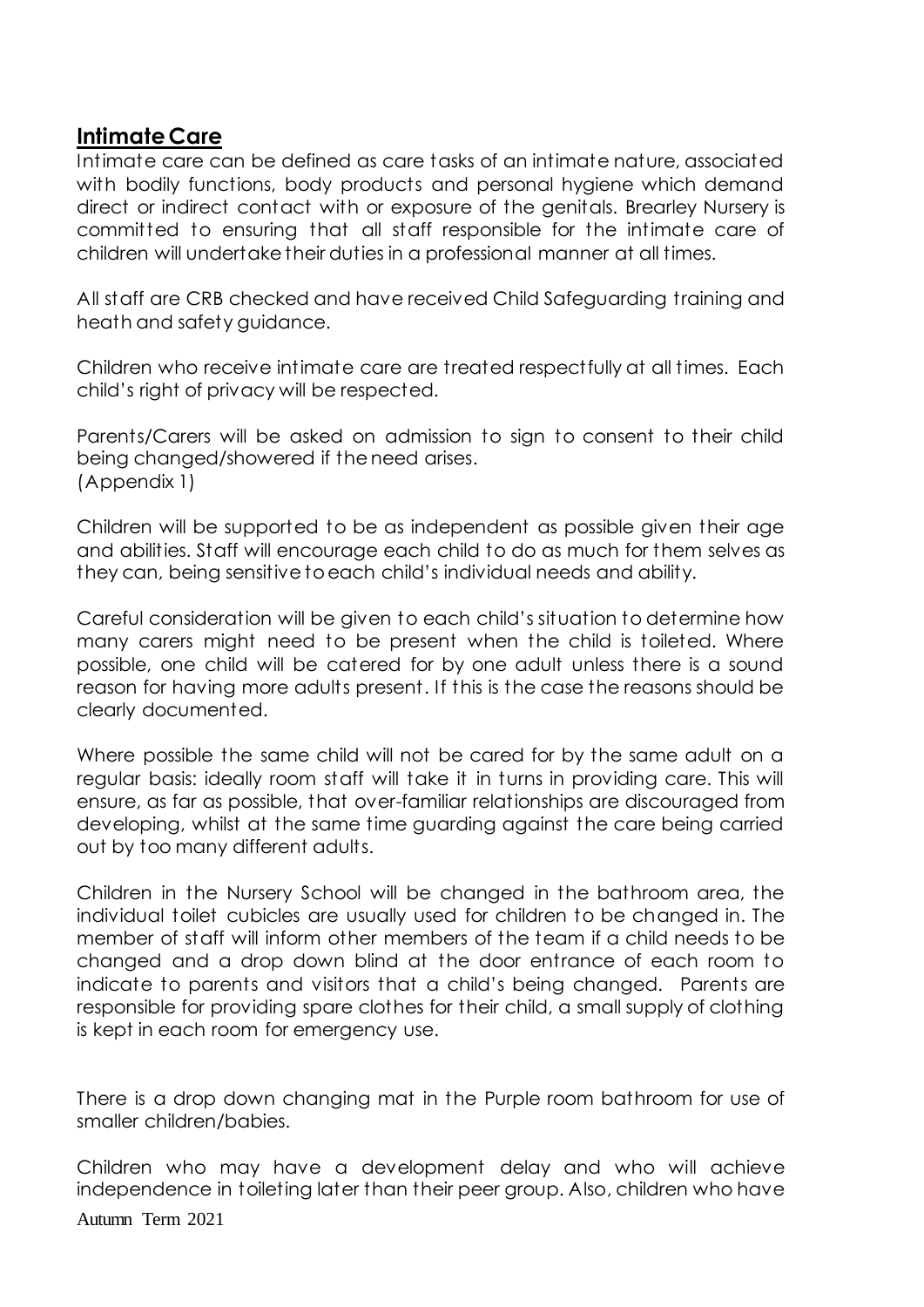a disability or for a variety of medical, emotional or social reasons require special arrangements for toileting e.g. children who are still wearing nappies. Staff will work in partnership with parents/carers to provide continuity of care to children wherever possible.

There is a changing area in each room with a changing table and facilities to change children who wear nappies or require additional care.

As an inclusive setting there may be times when more than one person is needed to change a child. This will be the child's support worker plus one other.

When a child is changed in the Nursery School it is recorded in the changing book and parents/carers are informed when they collect the child at the end of the day. record the changing of children on a daily sheet and the parents/carers are given a copy when they collect the child.

## Changing Guidelines

- Children will be encouraged to change their own clothes as appropriate for their age and development
- Wet clothes will be placed in a carrier bag for collection by parents/carers
- Staff must wear WHITE APRON and GLOVES when changing children
- If a child is soiled staff will assist with changing making sure the child is cleaned properly with wipes. Soiled items will be placed in the appropriate bin
- Children's soiled clothes will be double bagged for collection by parents/carers. They will be stored away from the children's other clothing
- Changes should be recorded with the date/time/initials of staff member in the changing book

.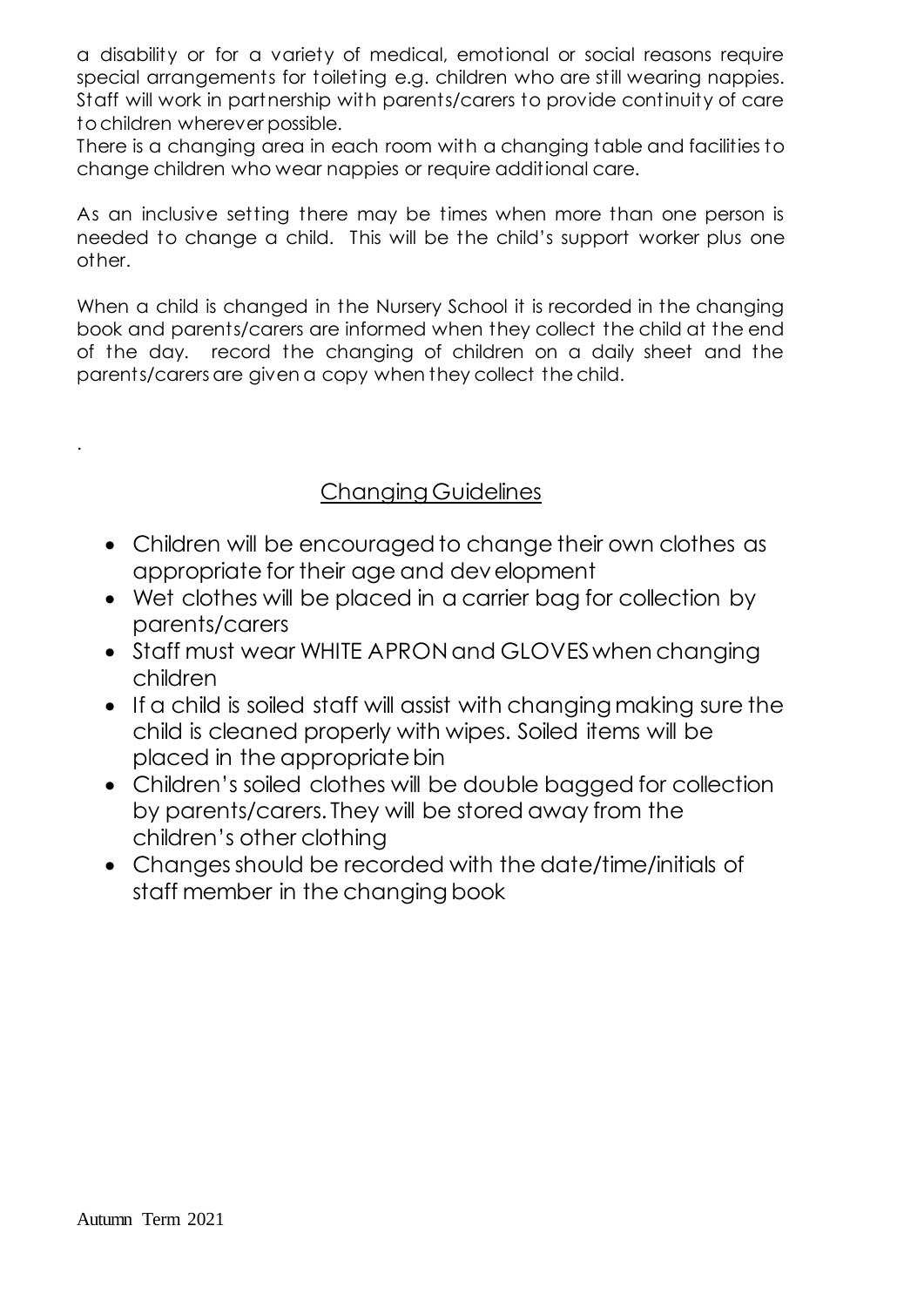- Children/babies must NEVER be left alone on the changing mat
- Staff must ensure they collect nappies/wipes etc. before they change a child/baby.
- Children/babies must be thoroughly cleaned with wipes.
- Staff must wear WHITE APRON and GLOVES for each nappy change
- Nappy changes should be recorded with the date/time/initials of staff member in the changing book
- Nappies must be immediately disposed of in the relevant bin. Please ensure they are placed in a nappy sack before disposal
- Changing mat must be treated with anti-bac after each change
- PLEASE NOTE: Children are changed as and when needed not at SET TIMES each day. Children should be checked regularly

## Toilet Training

For children who are on a toileting programme

- Children should be encouraged to use the toilet, if children are reluctant, then they are not ready. Leave them for a short time and try again
- Children should be praised for successful use of the toiletaccidents will happen! No fuss, clean up and explain where we do our 'wee' and 'poo'
- Allow children to use the bathroom in small groups to encourage toilet training
- Always ensure good personal hygiene-flush toilet/wash hands
- Supervise children in the bathroom, help with clothes fastenings when and where applicable but also encourage self help skills
- Ensure using the toilet is an enjoyable experience, celebrate achievement
- Record use of the toilet on the appropriate sheet